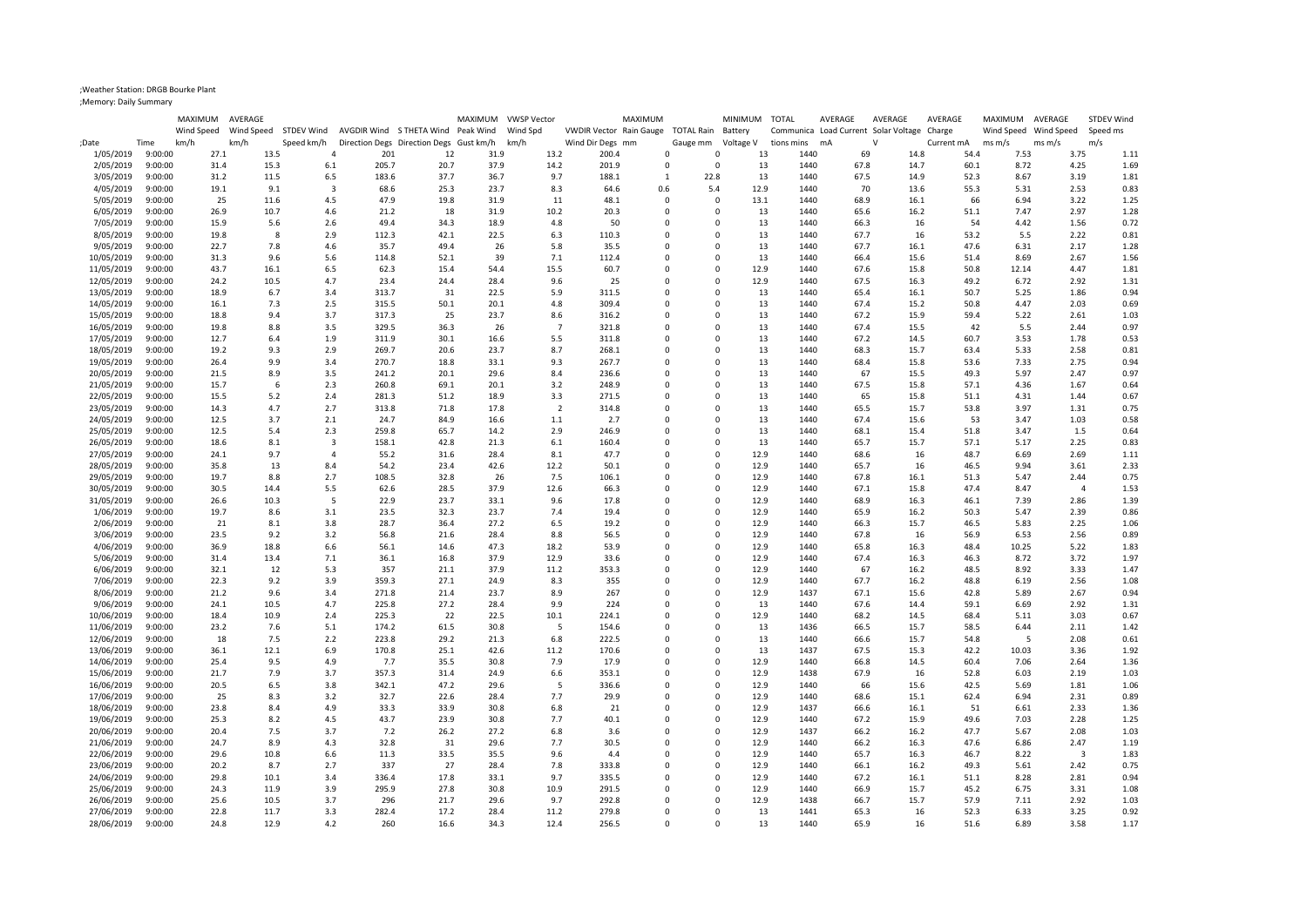| 29/06/2019               | 9:00:00            | 33.2         | 17          | 5               | 229.8         | 14.7         | 39           | 16.4                    | 228.3         | $\Omega$             | $\mathbf 0$            | 13           | 1436         | 66.6         | 15.5         | 40           | 9.22         | 4.72           | 1.39           |
|--------------------------|--------------------|--------------|-------------|-----------------|---------------|--------------|--------------|-------------------------|---------------|----------------------|------------------------|--------------|--------------|--------------|--------------|--------------|--------------|----------------|----------------|
| 30/06/2019               | 9:00:00            | 36.8         | 15.3        | 7.6             | 129.6         | 73.8         | 43.8         | 8.4                     | 158.7         | $\Omega$             | $\mathsf 0$            | 12.9         | 1440         | 66.7         | 14.3         | 64.3         | 10.22        | 4.25           | 2.11           |
| 1/07/2019                | 9:00:00            | 19.1         | 7.4         | $\overline{4}$  | 359.9         | 33.3         | 24.9         | 6.4                     | 2.8           | $\Omega$             | 0                      | 12.9         | 1440         | 66.3         | 16.1         | 50.7         | 5.31         | 2.06           | 1.11           |
| 2/07/2019                | 9:00:00            | 15.9         | 5           | 2.8             | 37.3          | 75.1         | 18.9         | 1.5                     | 13.6          | $\Omega$             | $\Omega$               | 12.9         | 1440         | 67.1         | 15.9         | 49.5         | 4.42         | 1.39           | 0.78           |
| 3/07/2019                | 9:00:00            | 16.4         | 7.1         | 2.7             | 353.6         | 34.2         | 21.3         | 6.3                     | 353.6         |                      | $\mathbf 0$            | 12.9         | 1440         | 67           | 15.6         | 50.1         | 4.56         | 1.97           | 0.75           |
| 4/07/2019                | 9:00:00            | 20.4         | 7.7         | 3.4             | 323.2         | 35.3         | 24.9         | 6.2                     | 315.4         | $\Omega$             | $\mathbf 0$            | 12.9         | 1440         | 66.9         | 16           | 54.2         | 5.67         | 2.14           | 0.94           |
| 5/07/2019                | 9:00:00            | 27.4         | 15.4        | 3.7             | 282.6         | 18.4         | 31.9         | 14.6                    | 280.8         | $\Omega$             | $\mathbf 0$            | 13           | 1440         | 67.2         | 15.8         | 52.5         | 7.61         | 4.28           | 1.03           |
| 6/07/2019                | 9:00:00            | 27.1         | 14.3        | 4.6             | 271.8         | 15.3         | 34.3         | 13.8                    | 269.1         | $\Omega$             | $\overline{0}$         | 13           | 1440         | 66.2         | 15.8         | 47.9         | 7.53         | 3.97           | 1.28           |
| 7/07/2019                | 9:00:00            | 38.2         | 15.7        | 6.9             | 246           | 12.5         | 47.3         | 15.3                    | 244.9         | $\mathbf 0$          | 0                      | 13           | 1441         | 67.1         | 15.2         | 45.1         | 10.61        | 4.36           | 1.92           |
| 8/07/2019                | 9:00:00            | 29.8         | 7.9         | 6.8             | 0.8           | 82.6         | 35.5         | $\overline{2}$          | 228.6         | 0.2                  | 12.2                   | 12.9         | 1437         | 66.7         | 13.5         | 57.3         | 8.28         | 2.19           | 1.89           |
| 9/07/2019                | 9:00:00            | 21.9         | 6.8         | 4.4             | 7.6           | 44.5         | 29.6         | 5.5                     | 5.3           | 0.2                  | 0.2                    | 13           | 1440         | 66.1         | 15           | 67.9         | 6.08         | 1.89           | 1.22           |
| 10/07/2019               | 9:00:00            | 15.9         | 5.2         | 2.5             | 271.4         | 63           | 18.9         | 2.6                     | 285.5         | $\Omega$             | 0                      | 13           | 1440         | 66.7         | 15.7         | 53.2         | 4.42         | 1.44           | 0.69           |
| 11/07/2019               | 9:00:00            | 20.5         | 8.8         | 3               | 140.2         | 38.4         | 24.9         | 7.2                     | 136.1         | $\Omega$             | $\Omega$<br>$\Omega$   | 13           | 1440         | 66.3         | 15.8         | 55.5         | 5.69         | 2.44           | 0.83           |
| 12/07/2019               | 9:00:00            | 23.1         | 8.9         | 5               | 103.4         | 34.3         | 29.6         | 7.5                     | 96            | $\Omega$             | $\Omega$               | 13           | 1440         | 65.6         | 16.1         | 49.4         | 6.42         | 2.47           | 1.39           |
| 13/07/2019               | 9:00:00            | 28.3         | 12.8        | 4.1             | 105.5         | 21.7         | 34.3         | 11.9                    | 103.2         | $\Omega$<br>$\Omega$ | $\mathbf 0$            | 13           | 1440         | 66.2         | 15.7         | 45.3         | 7.86         | 3.56           | 1.14<br>2.44   |
| 14/07/2019               | 9:00:00<br>9:00:00 | 39.6<br>24.2 | 13.4<br>11  | 8.8<br>$\Delta$ | 55.7<br>59.1  | 14.2<br>25.8 | 48.5<br>31.9 | 13<br>10                | 51.7<br>57.1  | $\Omega$             | $\Omega$               | 12.9<br>12.9 | 1440<br>1440 | 66.8         | 16.2<br>16.3 | 51.1<br>49.8 | 11<br>6.72   | 3.72<br>3.06   | 1.11           |
| 15/07/2019<br>16/07/2019 | 9:00:00            | 28.6         | 10.8        | 6.4             | 34.4          | 27.5         | 35.5         | 9.8                     | 29.7          |                      | $\mathbf 0$            | 12.9         | 1436         | 66.9<br>65.9 | 15.8         | 45.3         | 7.94         | 3              | 1.78           |
| 17/07/2019               | 9:00:00            | 21.2         | 8.4         | 3.8             | 37.2          | 27.3         | 26           | 7.6                     | 34.9          | $\Omega$             | $\mathbf 0$            | 12.9         | 1440         | 67.1         | 16.2         | 53.8         | 5.89         | 2.33           | 1.06           |
| 18/07/2019               | 9:00:00            | 20.6         | 7.5         | 3.9             | 61.4          | 37.5         | 27.2         | 6.4                     | 58.4          | $\Omega$             | $\mathbf 0$            | 12.9         | 1438         | 66.8         | 16.2         | 51.4         | 5.72         | 2.08           | 1.08           |
| 19/07/2019               | 9:00:00            | 21.5         | 6.5         | 3.6             | 21.7          | 41.1         | 29.6         | 5.2                     | 33.5          | $\Omega$             | $\Omega$               | 12.9         | 1433         | 66.6         | 16.1         | 49.9         | 5.97         | 1.81           | - 1            |
| 20/07/2019               | 9:00:00            | 14           | 5.7         | 2.7             | 267.7         | 35.9         | 22.5         | 5                       | 262.9         | $\Omega$             | 0                      | 12.9         | 1440         | 66.3         | 16.1         | 49.9         | 3.89         | 1.58           | 0.75           |
| 21/07/2019               | 9:00:00            | 14.6         | 7.2         | 2.9             | 213.7         | 26.6         | 17.8         | 6.5                     | 211.9         | $\Omega$             | $\Omega$               | 12.9         | 1440         | 66.1         | 16           | 51           | 4.06         | $\overline{2}$ | 0.81           |
| 22/07/2019               | 9:00:00            | 29.1         | 9.3         | 5.9             | 150.9         | 39.1         | 35.5         | 7.5                     | 140.4         | $\Omega$             | $\Omega$               | 13           | 1438         | 67.1         | 16.1         | 51.5         | 8.08         | 2.58           | 1.64           |
| 23/07/2019               | 9:00:00            | 20.6         | 6.5         | 3.7             | 90.6          | 39.3         | 26           | 5.4                     | 90.4          |                      | $\Omega$               | 12.9         | 1440         | 65.5         | 16           | 48.8         | 5.72         | 1.81           | 1.03           |
| 24/07/2019               | 9:00:00            | 18           | 8.1         | 2.6             | 97.3          | 31.8         | 26           | 7.1                     | 98            | $\Omega$             | $\mathbf 0$            | 13           | 1437         | 67.3         | 16.1         | 51.8         | -5           | 2.25           | 0.72           |
| 25/07/2019               | 9:00:00            | 23.6         | 8.7         | 4.4             | 24            | 40.2         | 29.6         | 7.2                     | 33.1          | $\Omega$             | $\Omega$               | 12.9         | 1440         | 67.4         | 16.1         | 48.4         | 6.56         | 2.42           | 1.22           |
| 26/07/2019               | 9:00:00            | 17           | 4.7         | 3.1             | 41.7          | 81.4         | 21.3         | 0.9                     | 20.9          | $\Omega$             | $\Omega$               | 12.9         | 1438         | 66.4         | 15.8         | 49.3         | 4.72         | 1.31           | 0.86           |
| 27/07/2019               | 9:00:00            | 17.1         | 5.3         | 2.8             | 25.4          | 47.9         | 20.1         | 4.1                     | 28.6          | $\Omega$             | 0                      | 12.9         | 1440         | 66.5         | 15.6         | 53.7         | 4.75         | 1.47           | 0.78           |
| 28/07/2019               | 9:00:00            | 21.8         | $6.2$       | 3.8             | 0.6           | 75           | 27.2         | $\overline{\mathbf{3}}$ | 10.6          | $\Omega$             | $\Omega$               | 13           | 1440         | 67.1         | 16           | 52           | 6.06         | 1.72           | 1.06           |
| 29/07/2019               | 9:00:00            | 22.4         | 5.6         | 3.9             | 235.3         | 87.2         | 27.2         | 1.3                     | 280.1         | $\Omega$             | $\Omega$               | 13           | 1440         | 66.5         | 15.9         | 51.4         | 6.22         | 1.56           | 1.08           |
| 30/07/2019               | 9:00:00            | 20.7         | 6.8         | 3.5             | 47.7          | 59.7         | 24.9         | 4.1                     | 42.4          | $\Omega$             | $\Omega$               | 13           | 1435         | 66.5         | 15.6         | 52.6         | 5.75         | 1.89           | 0.97           |
| 31/07/2019               | 9:00:00            | 27.8         | 11.3        | 4.4             | 5.3           | 25.1         | 34.3         | 10.3                    | 5.5           | $\Omega$             | $\mathbf 0$            | 12.9         | 1434         | 66.2         | 16.1         | 49.4         | 7.72         | 3.14           | 1.22           |
| 1/08/2019                | 9:00:00            | 14.3         | 6.2         | 2.2             | 88.3          |              | 20.1         | 46.5                    | 0.6           | $\Omega$             | $\mathbf 0$            | 13           | 1420         | 64.4         | 16           | 49.3         | 3.97         | 1.72           | 0.61           |
| 2/08/2019                | 9:00:00            | 18.2         | 8.9         | 2.3             | 330.5         | 28.7         | 22.5         | 7.9                     | 329.3         | $\Omega$             | $\mathbf 0$            | 12.9         | 1434         | 65.4         | 15.8         | 49.7         | 5.06         | 2.47           | 0.64           |
| 3/08/2019                | 9:00:00            | 25.3         | 9           | 3.9             | 11.8          | 29.4         | 35.5         | 8                       | 13.3          | $\Omega$             | 0                      | 12.9         | 1440         | 66.9         | 16.2         | 48.4         | 7.03         | 2.5            | 1.08           |
| 4/08/2019                | 9:00:00            | 20.2         | 7.5         | 3.3             | 15            | 32.2         | 24.9         | 6.4                     | 16.7          | $\Omega$             | $\mathbf 0$            | 12.9         | 1440         | 65.5         | 16.3         | 48.2         | 5.61         | 2.08           | 0.92           |
| 5/08/2019                | 9:00:00            | 15.2         | -6          | $\overline{3}$  | 330.7         | 84.8         | 20.1         | 2.2                     | 347           | $\Omega$             | $\Omega$               | 12.9         | 1436         | 68.6         | 16.3         | 49.5         | 4.22         | 1.67           | 0.83           |
| 6/08/2019                | 9:00:00            | 15.7         | 4.6         | 3               | 232.3         | 73           | 17.8         | 2.3                     | 234.3         | $\Omega$             | $\mathbf 0$            | 12.9         | 1426         | 66.2         | 16.1         | 51.1         | 4.36         | 1.28           | 0.83           |
| 7/08/2019                | 9:00:00            | 25.3         | 7.3         | 3.6             | 215.8         | 68.3         | 31.9         | 3.5                     | 207           | $\Omega$             | $\Omega$               | 13           | 1436         | 67.2         | 15.7         | 50.8         | 7.03         | 2.03           |                |
| 8/08/2019                | 9:00:00            | 34.1         | 11.4        | 6               | 137.3         | 32.5         | 43.8         | 9.9                     | 128.5         | $\Omega$             | $\Omega$               | 13           | 1440         | 65.4         | 15.4         | 53.7         | 9.47         | 3.17           | 1.67           |
| 9/08/2019                | 9:00:00            | 43.3         | 19.6        | 7.9             | 99.9          | 23.3         | 52.1         | 17.9                    | 93.6          | $\Omega$             | $\Omega$               | 13           | 1427         | 65.7         | 16.2         | 52.3         | 12.03        | 5.44           | 2.19           |
| 10/08/2019               | 9:00:00            | 40.7         | 18.8        | 8.4             | 84.3          | 13.9         | 56.8         | 18.2                    | 82.9          | $\mathbf 0$          | $\mathbf 0$            | 13           | 1432         | 66.3         | 16.3         | 49.4         | 11.31        | 5.22           | 2.33           |
| 11/08/2019               | 9:00:00            | 55.4         | 21.7        | 10.4            | 77.2          | 20.2         | 66.3         | 20.4                    | 70.3          | $\Omega$             | $\Omega$               | 12.9         | 1446         | 66.1         | 16.6         | 47           | 15.39        | 6.03           | 2.89           |
| 12/08/2019               | 9:00:00            | 45.4         | 16.2        | 10.9            | 70.4          | 17           | 53.3         | 15.7                    | 69.9          | $\Omega$             | $\Omega$               | 12.9         | 1419         | 66.1         | 16.1         | 43.6         | 12.61        | 4.5            | 3.03           |
| 13/08/2019               | 9:00:00            | 22.8         | 7.4         | 3.4             | 6.1           | 51.2         | 27.2         | 5.1                     | 10.6          | $\Omega$             | $\mathbf 0$            | 13           | 1435         | 63           | 16.3         | 50.8         | 6.33         | 2.06           | 0.94           |
| 14/08/2019               | 9:00:00            | 17.9         | 6           | 3.6             | 342.2         | 67.2         | 24.9         | 3.2                     | 325.7         | $\Omega$             | $\Omega$               | 12.9         | 1438         | 67.6         | 16.3         | 47.5         | 4.97         | 1.67           | $\overline{1}$ |
| 15/08/2019               | 9:00:00            | 16.4         | 6.6         | 2.9             | 275.6         | 44.6         | 20.1         | 4.9                     | 267.1         | $\Omega$             | $\Omega$               | 12.9         | 1434         | 66.9         | 16.2         | 51.4         | 4.56         | 1.83           | 0.81           |
| 16/08/2019               | 9:00:00            | 18.3         | 7.6         | 2.9             | 237.5         | 50.9         | 22.5         | 5.7                     | 232.5         | $\Omega$             | 0                      | 13           | 1422         | 66.5         | 16.1         | 52.4         | 5.08         | 2.11           | 0.81           |
| 17/08/2019               | 9:00:00            | 29.1         | 8.3         | 5.8             | 106.4         | 50.9         | 36.7         | 5.7                     | 106.8         | $\Omega$<br>$\Omega$ | $^{\circ}$<br>$\Omega$ | 13           | 1440         | 66.1         | 16.1         | 51.1         | 8.08         | 2.31           | 1.61           |
| 18/08/2019<br>19/08/2019 | 9:00:00<br>9:00:00 | 27<br>45.2   | 8.5<br>19.6 | 4.4<br>8.3      | 238.1<br>82.4 | 54.3<br>57   | 31.9<br>54.4 | 6.2<br>11.1             | 233.3<br>95.1 |                      | $\mathbf 0$            | 13<br>13     | 1440<br>1440 | 66.5<br>66.7 | 16<br>16     | 53.8<br>49.4 | 7.5<br>12.56 | 2.36<br>5.44   | 1.22<br>2.31   |
| 20/08/2019               | 9:00:00            | 33.8         | 13.3        | 8.2             | 34.5          | 31.4         | 41.4         | 12.3                    | 30.9          | $\Omega$             | $\mathbf 0$            | 12.9         | 1440         | 65.4         | 16.5         | 44.6         | 9.39         | 3.69           | 2.28           |
| 21/08/2019               | 9:00:00            | 23.9         | 10.4        | 4.3             | 59            | 20.7         | 29.6         | 9.7                     | 54.3          | $\Omega$             | $\mathbf 0$            | 12.9         | 1440         | 66.9         | 16.4         | 50.7         | 6.64         | 2.89           | 1.19           |
| 22/08/2019               | 9:00:00            | 29.1         | 12.9        | 5               | 55.7          | 18.7         | 36.7         | 12.1                    | 53            | $\Omega$             | $\Omega$               | 13           | 1440         | 65.9         | 16.4         | 50.4         | 8.08         | 3.58           | 1.39           |
| 23/08/2019               | 9:00:00            | 35.6         | 13.7        | 7.8             | 20.4          | 28.2         | 43.8         | 12.5                    | 25            | $\Omega$             | 0                      | 12.9         | 1440         | 65.7         | 16.4         | 47.4         | 9.89         | 3.81           | 2.17           |
| 24/08/2019               | 9:00:00            | 17           | 6.9         | 3.6             | 262.3         | 45.2         | 24.9         | 5.6                     | 259.2         | $\Omega$             | $\Omega$               | 12.9         | 1440         | 66.5         | 16.3         | 48.8         | 4.72         | 1.92           | $\overline{1}$ |
| 25/08/2019               | 9:00:00            | 25.6         | 7.2         | 5.7             | 86            | 69.2         | 30.8         | 4.1                     | 103.2         | $\Omega$             | $\mathbf 0$            | 13           | 1440         | 66.8         | 16.2         | 52.5         | 7.11         | 2              | 1.58           |
| 26/08/2019               | 9:00:00            | 24.4         | 11.9        | 4.3             | 10.3          | 38.7         | 31.9         | 10                      | 13.7          | $\Omega$             | $\Omega$               | 13           | 1440         | 67           | 16.1         | 52.6         | 6.78         | 3.31           | 1.19           |
| 27/08/2019               | 9:00:00            | 24.8         | 10.4        | 5.1             | 19.2          | 31.4         | 33.1         | 9.5                     | 12            | $\Omega$             | $\mathbf 0$            | 12.9         | 1440         | 66.1         | 16.4         | 46.3         | 6.89         | 2.89           | 1.42           |
| 28/08/2019               | 9:00:00            | 26.7         | 11.9        | 4.7             | 17.4          | 21           | 31.9         | 11                      | 13.7          | $\Omega$             | $\Omega$               | 12.9         | 1440         | 66           | 16.4         | 49.5         | 7.42         | 3.31           | 1.31           |
| 29/08/2019               | 9:00:00            | 27           | 10          | 5.1             | 32.8          | 25.4         | 34.3         | 9                       | 27.2          | $\Omega$             | $\Omega$               | 12.9         | 1440         | 66.4         | 16.4         | 49.3         | 7.5          | 2.78           | 1.42           |
| 30/08/2019               | 9:00:00            | 28.5         | 11          | 5               | 29.1          | 27.9         | 48.5         | 9.7                     | 30.6          | $\Omega$             | $\mathbf 0$            | 12.9         | 1440         | 66.1         | 16.4         | 48.1         | 7.92         | 3.06           | 1.39           |
| 31/08/2019               | 9:00:00            | 25.9         | 9.9         | 3.9             | 324           | 27.3         | 31.9         | $\mathbf{q}$            | 322.9         | $\Omega$             | $\Omega$               | 13           | 1440         | 66.4         | 16.3         | 53.1         | 7.19         | 2.75           | 1.08           |
| 1/09/2019                | 9:00:00            | 19.9         | 6.1         | 4.6             | 268.8         | 49.2         | 24.9         | 5                       | 267.1         | $\Omega$             | $\Omega$               | 12.9         | 1440         | 66.7         | 16.3         | 49.8         | 5.53         | 1.69           | 1.28           |
|                          |                    |              |             |                 |               |              |              |                         |               |                      |                        |              |              |              |              |              |              |                |                |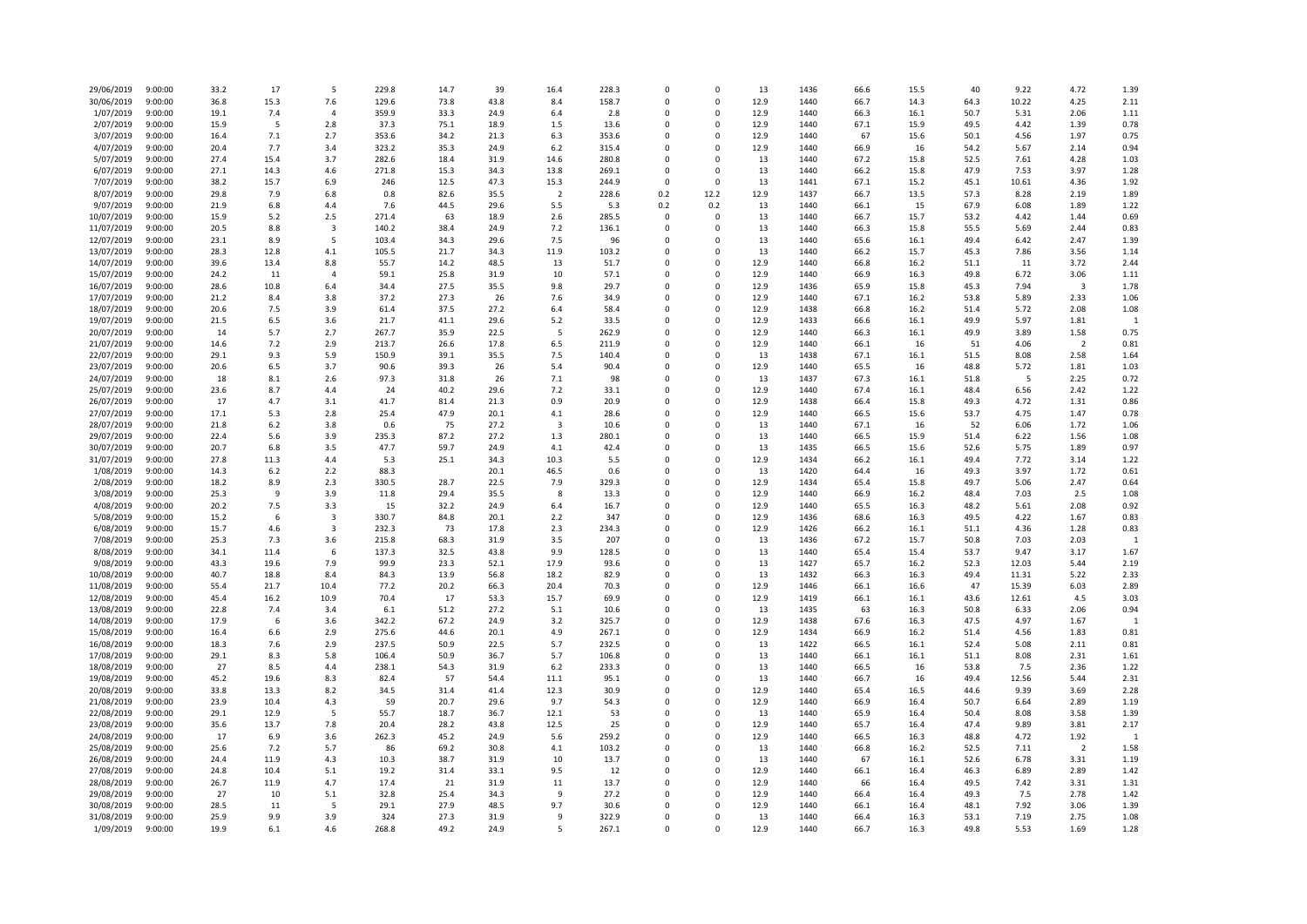| 2/09/2019                | 9:00:00            | 18.6         | 5.7         | $\overline{\mathbf{3}}$ | 62.9           | 60.1         | 33.1         | 3.1            | 54.5           | $\mathbf 0$              | 0                    | 13         | 1440         | 67           | 16.1         | 54.2         | 5.17         | 1.58                 | 0.83         |
|--------------------------|--------------------|--------------|-------------|-------------------------|----------------|--------------|--------------|----------------|----------------|--------------------------|----------------------|------------|--------------|--------------|--------------|--------------|--------------|----------------------|--------------|
| 3/09/2019                | 9:00:00            | 29           | 7.6         | 5                       | 72.5           | 77.9         | 37.9         | 3.4            | 50.8           | $\Omega$                 | $\Omega$             | 13         | 1440         | 66.8         | 16.2         | 51.5         | 8.06         | 2.11                 | 1.39         |
| 4/09/2019                | 9:00:00            | 23.5         | 9.3         | 4.3                     | 97.8           | 34.4         | 31.9         | 7.8            | 97.3           | $\mathbf 0$              | 0                    | 13         | 1440         | 67.3         | 16.1         | 54.4         | 6.53         | 2.58                 | 1.19         |
| 5/09/2019                | 9:00:00            | 25.3         | 8.8         | 4.5                     | 108.4          | 83.3         | 33.1         | 3.3            | 103.2          | $\Omega$                 | $\Omega$             | 13         | 1440         | 66.7         | 16.1         | 53.1         | 7.03         | 2.44                 | 1.25         |
| 6/09/2019                | 9:00:00            | 30.1         | 12.3        | 4.7                     | 145.1          | 30           | 37.9         | 10.5           | 139.6          | $\Omega$                 | $\Omega$             | 13         | 1440         | 67.7         | 16           | 56.7         | 8.36         | 3.42                 | 1.31         |
| 7/09/2019                | 9:00:00            | 49.8         | 22.9        | 9.3                     | 63.2           | 18.5         | 65.1         | 21.8           | 62.2           | $\Omega$                 | 0                    | 13         | 1440         | 67.4         | 16.3         | 46.3         | 13.83        | 6.36                 | 2.58         |
| 8/09/2019                | 9:00:00            | 32.2         | 13.7        | $\overline{7}$          | 57             | 16.1         | 46.1         | 13.1           | 53.7           | $\Omega$                 | $\Omega$             | 12.9       | 1440         | 64.8         | 16.6         | 45.9         | 8.94         | 3.81                 | 1.94         |
| 9/09/2019                | 9:00:00            | 33           | 15          | 6.3                     | 57.6           | 18.2         | 45           | 14.3           | 55.5           | $\Omega$                 | $\Omega$             | 12.9       | 1440         | 66.8         | 16.5         | 48.3         | 9.17         | 4.17                 | 1.75         |
| 10/09/2019               | 9:00:00            | 46           | 18.5        | 10                      | 27.7           | 18           | 52.1         | 17.8           | 26             | 0                        | 0                    | 12.9       | 1440         | 65.9         | 16.6         | 47.2         | 12.78        | 5.14                 | 2.78         |
| 11/09/2019               | 9:00:00            | 24           | 10.2        | 4.9                     | 354.9          | 27.8         | 31.9         | 9              | 354.8          | $\Omega$                 | $\Omega$             | 12.9       | 1440         | 66.9         | 16.5         | 50.9         | 6.67         | 2.83                 | 1.36         |
| 12/09/2019               | 9:00:00<br>9:00:00 | 19.9<br>25.3 | 5.3<br>8.9  | 4.1<br>4.3              | 228.4<br>87.5  | 90.6<br>50.7 | 23.7<br>30.8 | 2.4<br>6.1     | 254.5<br>87.9  | $\Omega$<br>$\Omega$     | 0<br>$\Omega$        | 13<br>13   | 1440<br>1440 | 66.7<br>69.1 | 16.2<br>16.2 | 52.7<br>53.6 | 5.53<br>7.03 | 1.47<br>2.47         | 1.14<br>1.19 |
| 13/09/2019<br>14/09/2019 | 9:00:00            | 20           | 7.6         | 3.2                     | 13             | 45.4         | 27.2         | 5.6            | 10.4           | $\mathbf 0$              | 0                    | 13         | 1440         | 67           | 16.2         | 51.9         | 5.56         | 2.11                 | 0.89         |
| 15/09/2019               | 9:00:00            | 24.7         | 7.4         | 4.7                     | 331.8          | 68.1         | 33.1         | 4.8            | 329.6          | $\Omega$                 | $\Omega$             | 13         | 1440         | 65.8         | 16.2         | 51.4         | 6.86         | 2.06                 | 1.31         |
| 16/09/2019               | 9:00:00            | 19.6         | 7.2         | 3.9                     | 224.3          | 34.2         | 24.9         | 6.5            | 219.2          | $\Omega$                 | 0                    | 13         | 1440         | 66.8         | 16.1         | 53.6         | 5.44         | $\overline{2}$       | 1.08         |
| 17/09/2019               | 9:00:00            | 43.9         | 16.5        | 8.4                     | 42.6           | 74.8         | 54.4         | 7.2            | 29.3           | $\Omega$                 | 0                    | 13         | 1440         | 67.5         | 15.6         | 48.5         | 12.19        | 4.58                 | 2.33         |
| 18/09/2019               | 9:00:00            | 42.1         | 16.9        | 8.2                     | 12.5           | 31.4         | 49.7         | 14.9           | 12             | $\Omega$                 | $\Omega$             | 12.9       | 1440         | 67.4         | 16.6         | 52.6         | 11.69        | 4.69                 | 2.28         |
| 19/09/2019               | 9:00:00            | 21.1         | 9.2         | 3.9                     | 303.3          | 46           | 27.2         | 6.8            | 296.3          | $\Omega$                 | $\Omega$             | 13         | 1440         | 68.6         | 16.2         | 56.1         | 5.86         | 2.56                 | 1.08         |
| 20/09/2019               | 9:00:00            | 29.6         | 11          | 5.1                     | 249.5          | 27.7         | 35.5         | 10.1           | 246.2          | $\Omega$                 | $\Omega$             | 13         | 1440         | 67.6         | 16.1         | 53.6         | 8.22         | 3.06                 | 1.42         |
| 21/09/2019               | 9:00:00            | 39.5         | 23.7        | 5.7                     | 203.9          | 19.2         | 49.7         | 22.4           | 203.1          | $\Omega$                 | $\Omega$             | 13         | 1440         | 67           | 15.5         | 54.4         | 10.97        | 6.58                 | 1.58         |
| 22/09/2019               | 9:00:00            | 44.2         | 17          | 7.7                     | 72.3           | 42.1         | 55.6         | 11.5           | 83.2           | $\Omega$                 | 0                    | 13         | 1440         | 68.5         | 15.8         | 53.5         | 12.28        | 4.72                 | 2.14         |
| 23/09/2019               | 9:00:00            | 21.8         | 9.7         | 3.6                     | 54.8           | 36.6         | 33.1         | 7.9            | 53.9           | $\Omega$                 | $\Omega$             | 13         | 1440         | 68.4         | 16.3         | 53.7         | 6.06         | 2.69                 | $\mathbf{1}$ |
| 24/09/2019               | 9:00:00            | 35           | 12          | 6.9                     | 35             | 38.4         | 42.6         | 10.1           | 41.3           | 0                        | 0                    | 12.9       | 1440         | 71.5         | 16.5         | 49.6         | 9.72         | 3.33                 | 1.92         |
| 25/09/2019               | 9:00:00            | 25.4         | 8.5         | 4.4                     | 350.5          | 36.7         | 40.2         | 6.9            | 351.3          | $\Omega$                 | $\Omega$             | 13         | 1440         | 67.6         | 15.9         | 49.7         | 7.06         | 2.36                 | 1.22         |
| 26/09/2019               | 9:00:00            | 19.3         | 7.5         | 3.3                     | 152.6          | 46.5         | 22.5         | 5.5            | 150.5          | 0.4                      | 0.4                  | 12.9       | 1372         | 67           | 16           | 50.6         | 5.36         | 2.08                 | 0.92         |
| 27/09/2019               | 9:00:00            | 19           | 6.6         | 2.8                     | 151            | 65.8         | 29.6         | 3              | 145.5          | $\Omega$                 | $\Omega$             | 13         | 1440         | 64.5         | 16.2         | 53.2         | 5.28         | 1.83                 | 0.78         |
| 28/09/2019               | 9:00:00            | 23.7         | 7.2         | 3.7                     | 224.8          | 68.6         | 29.6         | 3.7            | 220.6          | $\Omega$                 | 0                    | 13         | 1440         | 66.3         | 16.1         | 54.1         | 6.58         | $\overline{2}$       | 1.03         |
| 29/09/2019               | 9:00:00            | 32.2         | 10.9        | 5.8                     | 203            | 31.6         | 39           | 9.5            | 211            | $\Omega$                 | $\Omega$             | 13         | 1440         | 68.9         | 16.2         | 53.6         | 8.94         | 3.03                 | 1.61         |
| 30/09/2019               | 9:00:00            | 30.4         | 10.9        | 5.4                     | 203.6          | 25.9         | 35.5         | 9.9            | 206.4          | $\Omega$                 | $\Omega$             | 13         | 1440         | 63.8         | 16.2         | 49.3         | 8.44         | 3.03                 | 1.5          |
| 1/10/2019                | 9:00:00            | 30.1         | 10.4        | 4.6                     | 172.4          | 34.5         | 36.7         | 8.4            | 176.8          | $\Omega$                 | $\Omega$             | 13         | 1440         | 66.9         | 16.3         | 52.1         | 8.36         | 2.89                 | 1.28         |
| 2/10/2019                | 9:00:00            | 24.4         | 9.9<br>10.8 | 4.2                     | 80             | 34.6         | 30.8         | 8.3<br>9.6     | 74.7           | $\Omega$<br>$\Omega$     | $\Omega$<br>$\Omega$ | 13<br>13   | 1440<br>1440 | 65.2         | 16.2         | 55.4<br>52.8 | 6.78         | 2.75<br>$\mathbf{3}$ | 1.17         |
| 3/10/2019<br>4/10/2019   | 9:00:00<br>9:00:00 | 23.9<br>27.2 | 10.3        | 4.1<br>4.1              | 34.1<br>15.4   | 28.2<br>41.5 | 33.1<br>33.1 | 8.2            | 31.5<br>9.5    | $\Omega$                 | 0                    | 13         | 1440         | 65.8<br>66.7 | 16.1<br>15.9 | 57.1         | 6.64<br>7.56 | 2.86                 | 1.14<br>1.14 |
| 5/10/2019                | 9:00:00            | 29.1         | 9.5         | 5.4                     | 256            | 81           | 34.3         | 4.5            | 271.4          | $\Omega$                 | $\Omega$             | 13         | 1440         | 68           | 16           | 55.1         | 8.08         | 2.64                 | 1.5          |
| 6/10/2019                | 9:00:00            | 27.2         | 10.4        | 5.1                     | 337.7          | 91           | 37.9         | 3              | 297.9          | $\mathbf 0$              | 0                    | 13         | 1380         | 63.5         | 15.7         | 51.8         | 7.56         | 2.89                 | 1.42         |
| 7/10/2019                | 9:00:00            | 38.5         | 13.6        | 6.8                     | 283.5          | 22.8         | 46.1         | 12.7           | 281.3          | $\Omega$                 | $\Omega$             | 13         | 1440         | 66           | 15.9         | 58.8         | 10.69        | 3.78                 | 1.89         |
| 8/10/2019                | 9:00:00            | 41.6         | 15.9        | 8.9                     | 231.6          | 38.9         | 52.1         | 13.3           | 236.8          | $\Omega$                 | 0                    | 13         | 1440         | 67.9         | 15.8         | 55.5         | 11.56        | 4.42                 | 2.47         |
| 9/10/2019                | 9:00:00            | 46.8         | 19          | 11                      | 207            | 23.7         | 66.3         | 17.5           | 216            | $\Omega$                 | $\Omega$             | 12.9       | 1440         | 65.4         | 16.6         | 47.3         | 13           | 5.28                 | 3.06         |
| 10/10/2019               | 9:00:00            | 27.9         | 11.7        | 4.9                     | 189.3          | 23.7         | 45           | 10.7           | 186.9          | $\Omega$                 | $\Omega$             | 12.9       | 1440         | 65           | 16.5         | 50.5         | 7.75         | 3.25                 | 1.36         |
| 11/10/2019               | 9:00:00            | 25.3         | 9.8         | 4.2                     | 198.5          | 33.5         | 31.9         | 8.3            | 196.6          | $\mathbf 0$              | 0                    | 12.9       | 1440         | 65.5         | 16.4         | 53.2         | 7.03         | 2.72                 | 1.17         |
| 12/10/2019               | 9:00:00            | 44.1         | 12.5        | 8                       | 176.6          | 70.9         | 56.8         | $\overline{7}$ | 209.2          | $\Omega$                 | $\Omega$             | 12.9       | 1440         | 66.8         | 16.4         | 51           | 12.25        | 3.47                 | 2.22         |
| 13/10/2019               | 9:00:00            | 24.2         | 9           | 4.4                     | 136.1          | 69.1         | 40.2         | 4.8            | 129.9          | $\Omega$                 | $\Omega$             | 12.9       | 1440         | 67.2         | 16.3         | 52.3         | 6.72         | 2.5                  | 1.22         |
| 14/10/2019               | 9:00:00            | 21.3         | 10.7        | 4.3                     | 70.4           | 43.6         | 26           | 8.8            | 65.9           | 0                        | 0                    | 13         | 1440         | 67.1         | 16           | 52.6         | 5.92         | 2.97                 | 1.19         |
| 15/10/2019               | 9:00:00            | 33.8         | 17.1        | 4.9                     | 249.3          | 63.6         | 53.3         | $\overline{7}$ | 256.2          | $\Omega$                 | $\Omega$             | 13         | 1440         | 66.6         | 16           | 58.7         | 9.39         | 4.75                 | 1.36         |
| 16/10/2019               | 9:00:00            | 30.8         | 12.2        | 5.8                     | 193.5          | 51.6         | 37.9         | 7.4            | 183.2          | $\Omega$                 | 0                    | 13         | 1440         | 65.7         | 15.9         | 55.5         | 8.56         | 3.39                 | 1.61         |
| 17/10/2019               | 9:00:00            | 46.7         | 16.6        | 7.7                     | 234.9          | 81.5         | 59.2         | 3.7            | 244.2          | $\Omega$                 | $\Omega$             | 13         | 1440         | 67           | 15.6         | 58.3         | 12.97        | 4.61                 | 2.14         |
| 18/10/2019               | 9:00:00            | 40.9         | 15.9        | 10.4                    | 216.1          | 30.7         | 47.3         | 14.4           | 221.1          | $\mathbf 0$              | 0                    | 12.9       | 1440         | 67.1         | 16.5         | 47.6         | 11.36        | 4.42                 | 2.89         |
| 19/10/2019               | 9:00:00            | 21           | 6.5         | 3.7                     | 241.5          | 76.8         | 28.4         | 2.1            | 228.7          | $\Omega$                 | $\Omega$             | 12.9       | 1440         | 66.1         | 16.3         | 53.9         | 5.83         | 1.81                 | 1.03         |
| 20/10/2019               | 9:00:00            | 47.7         | 19.6        | 8.8                     | 204.3          | 39.7         | 55.6         | 16.4           | 211.5          | $\Omega$                 | 0                    | 13         | 1440         | 66.1         | 16.4         | 53.7         | 13.25        | 5.44                 | 2.44         |
| 21/10/2019               | 9:00:00            | 29.8         | 12.2        | 4.9<br>4.4              | 169.1<br>101.4 | 24.3<br>33.4 | 47.3<br>34.3 | 11<br>8.3      | 167.6<br>101.1 | 0<br>$\Omega$            | 0<br>$\Omega$        | 12.9<br>13 | 1440<br>1440 | 67.5<br>65.8 | 16.5<br>16.2 | 49.5<br>55.8 | 8.28<br>7.17 | 3.39<br>2.67         | 1.36         |
| 22/10/2019<br>23/10/2019 | 9:00:00<br>9:00:00 | 25.8<br>25.1 | 9.6<br>9.2  | 4.3                     | 54             | 47.5         | 30.8         | 6.9            | 51.6           | $\Omega$                 | $\Omega$             | 13         | 1440         | 68.2         | 16           | 55.8         | 6.97         | 2.56                 | 1.22<br>1.19 |
| 24/10/2019               | 9:00:00            | 26.2         | 10.3        | 3.9                     | 55.6           | 42.7         | 35.5         | 8              | 52.9           | $\Omega$                 | $\Omega$             | 13         | 1440         | 68.1         | 15.9         | 60.1         | 7.28         | 2.86                 | 1.08         |
| 25/10/2019               | 9:00:00            | 25.4         | 11.9        | 4.3                     | 7.2            | 35.3         | 33.1         | 10.1           | 4.3            | $\Omega$                 | $\Omega$             | 13         | 1440         | 68.6         | 15.8         | 60.2         | 7.06         | 3.31                 | 1.19         |
| 26/10/2019               | 9:00:00            | 35           | 13.7        | 6.9                     | 298.7          | 53.8         | 60.3         | 9.4            | 300.9          | $\Omega$                 | 0                    | 13         | 1440         | 65           | 15.7         | 54.5         | 9.72         | 3.81                 | 1.92         |
| 27/10/2019               | 9:00:00            | 37.6         | 17.4        | 8.5                     | 208            | 37.2         | 45           | 15.4           | 219.2          | $\Omega$                 | $\Omega$             | 12.9       | 1440         | 67.7         | 16.4         | 50.6         | 10.44        | 4.83                 | 2.36         |
| 28/10/2019               | 9:00:00            | 24           | 11.1        | 3.6                     | 186.7          | 48.9         | 31.9         | 7.7            | 183.5          | 0                        | 0                    | 12.9       | 1440         | 67.3         | 16.4         | 53           | 6.67         | 3.08                 |              |
| 29/10/2019               | 9:00:00            | 23.6         | 9.7         | 4.2                     | 134            | 49           | 29.6         | $\overline{7}$ | 129.1          | $\Omega$                 | $\Omega$             | 13         | 1440         | 63           | 16.2         | 53.8         | 6.56         | 2.69                 | 1.17         |
| 30/10/2019               | 9:00:00            | 29.3         | 10.5        | 6.5                     | 310            | 76.3         | 35.5         | 4.9            | 317.6          | 0.2                      | 2.4                  | 13         | 1440         | 66.2         | 15.7         | 41.6         | 8.14         | 2.92                 | 1.81         |
| 31/10/2019               | 9:00:00            | 19.9         | 6           | 3.4                     | 120.5          | 79.7         | 22.5         | 2.3            | 101.4          | 1.6                      | 7.2                  | 12.9       | 1440         | 68.3         | 14.5         | 52.1         | 5.53         | 1.67                 | 0.94         |
| 1/11/2019                | 9:00:00            | 28           | 11.7        | 5.6                     | 71.6           | 31.6         | 33.1         | 10.3           | 70.2           | 0                        | 0                    | 13         | 1440         | 67.3         | 15.6         | 76.1         | 7.78         | 3.25                 | 1.56         |
| 2/11/2019                | 9:00:00            | 41.7         | 15.7        | 7.3                     | 31.2           | 23.1         | 56.8         | 14.4           | 26             | $\mathbf 0$              | $\mathbf 0$          | 13         | 1440         | 65.9         | 15.9         | 58           | 11.58        | 4.36                 | 2.03         |
| 3/11/2019                | 9:00:00            | 64.1         | 22.8        | 8.7                     | 42.7           | 63           | 75.7         | 11             | 41.1           | 0.8                      | 40.4                 | 13         | 1440         | 68.4         | 15.6         | 42           | 17.81        | 6.33                 | 2.42         |
| 4/11/2019                | 9:00:00            | 58.1         | 10.8        | 9.8                     | 285            | 99           | 72.2         | $\overline{2}$ | 130.7          | $\overline{\phantom{0}}$ | 66.4                 | 12.9       | 1440         | 69           | 14           | 52.5         | 16.14        | $\mathbf{3}$         | 2.72         |
| 5/11/2019                | 9:00:00            | 31.2         | 14.8        | 5                       | 219.7          | 21.1         | 40.2         | 13.9           | 217.6          | $\Omega$                 | $\Omega$             | 13.1       | 1440         | 65.2         | 16.3         | 67.1         | 8.67         | 4.11                 | 1.39         |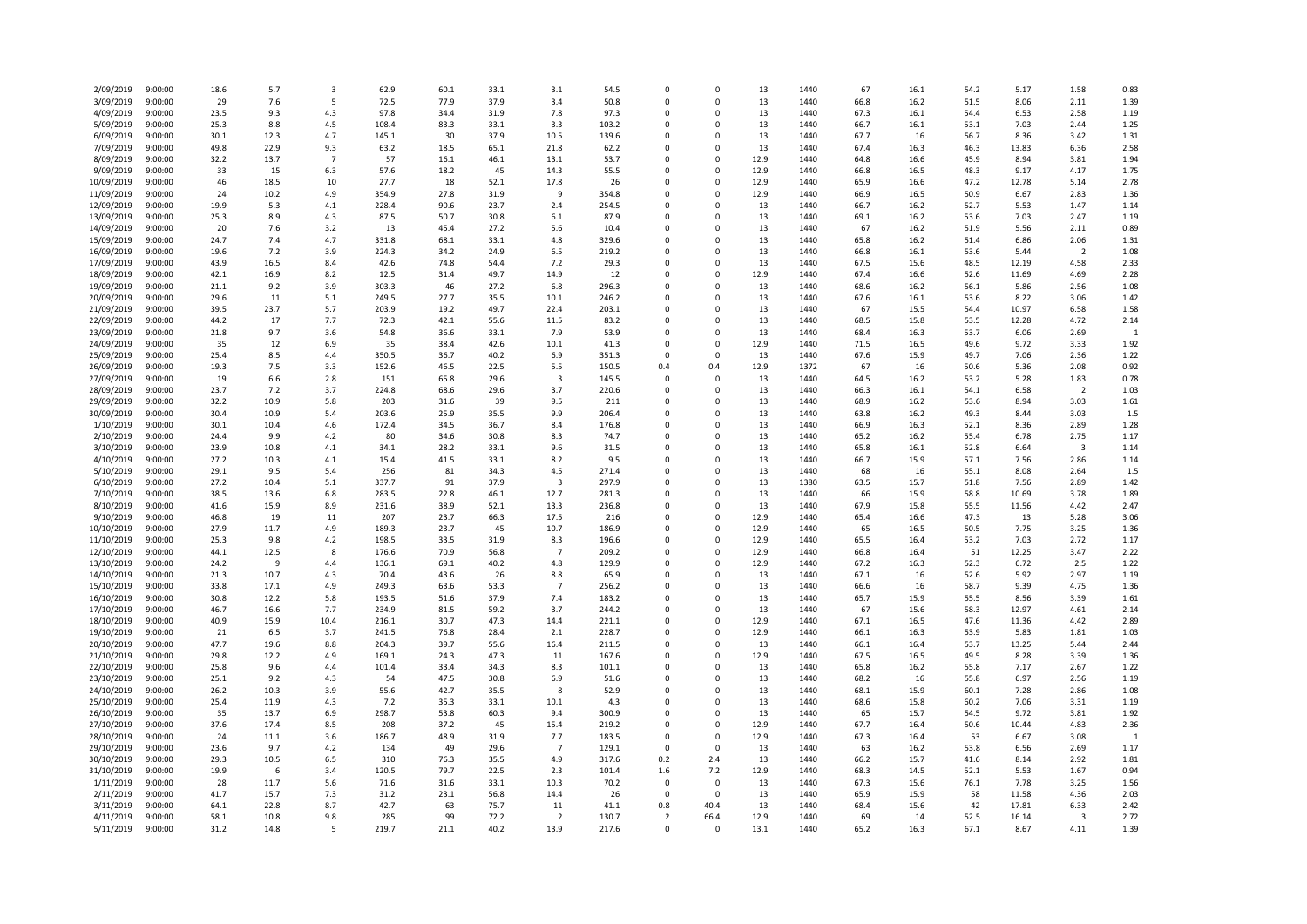| 6/11/2019                | 9:00:00            | 30.7         | 12           | 7.4            | 239.9          | 51.5         | 39           | 9.8            | 224.6          | $\mathbf 0$             | 0             | 13         | 1440         | 69.2         | 16.5         | 51.7         | 8.53         | 3.33         | 2.06         |
|--------------------------|--------------------|--------------|--------------|----------------|----------------|--------------|--------------|----------------|----------------|-------------------------|---------------|------------|--------------|--------------|--------------|--------------|--------------|--------------|--------------|
| 7/11/2019                | 9:00:00            | 23.2         | 9.7          | $\overline{4}$ | 312.1          | 49.4         | 28.4         | 7.1            | 309.2          | $\Omega$                | $\Omega$      | 13.1       | 1440         | 68.4         | 15.9         | 58           | 6.44         | 2.69         | 1.11         |
| 8/11/2019                | 9:00:00            | 35.1         | 11.3         | 6.9            | 261.7          | 34.6         | 43.8         | 9.5            | 260.3          | $\mathbf 0$             | 0             | 13         | 1440         | 64.2         | 16.3         | 55.8         | 9.75         | 3.14         | 1.92         |
| 9/11/2019                | 9:00:00            | 47.2         | 25.6         | 7.8            | 217.6          | 28.3         | 58           | 22.9           | 216.9          | $\Omega$                | $\Omega$      | 13         | 1440         | 64.1         | 16.4         | 51.3         | 13.11        | 7.11         | 2.17         |
| 10/11/2019               | 9:00:00            | 30.9         | 13.6         | 5.8            | 227            | 27.1         | 37.9         | 12.2           | 220.8          | $\Omega$                | 0             | 13         | 1440         | 64.4         | 16.6         | 49.3         | 8.58         | 3.78         | 1.61         |
| 11/11/2019               | 9:00:00            | 29.5         | 11.1         | 5.8            | 218.7          | 35.6         | 35.5         | 9.3            | 218.7          | $\mathbf 0$             | 0             | 13         | 1440         | 68.4         | 16.4         | 54.5         | 8.19         | 3.08         | 1.61         |
| 12/11/2019               | 9:00:00            | 17.9         | 7.9          | 3.4            | 39.2           | 66.7         | 23.7         | 4.5            | 36.3           | $\Omega$                | $\Omega$      | 13         | 1440         | 66.3         | 16.1         | 56.8         | 4.97         | 2.19         | 0.94         |
| 13/11/2019               | 9:00:00            | 44           | 24.9         | 6.8            | 224.8          | 49.6         | 54.4         | 18             | 226.8          | $\Omega$                | $\Omega$      | 13         | 1440         | 66.9         | 16.2         | 55.3         | 12.22        | 6.92         | 1.89         |
| 14/11/2019               | 9:00:00            | 27.6         | 10.5         | 4.8            | 215.9          | 30.6         | 31.9         | 9.2            | 211            | 0                       | 0             | 13         | 1440         | 66.9         | 16.4         | 49.9         | 7.67         | 2.92         | 1.33         |
| 15/11/2019               | 9:00:00            | 21.8         | 7.4          | 3.7            | 222.5          | 63.2         | 26           | 4.9            | 220.7          | $\Omega$                | $\Omega$      | 13         | 1440         | 65.1         | 16.2         | 55.9         | 6.06         | 2.06         | 1.03         |
| 16/11/2019               | 9:00:00            | 25.5         | 9            | $\overline{4}$ | 205            | 57.4         | 34.3         | 5.3            | 202.6          | $\mathbf 0$             | 0             | 13         | 1440         | 69.3         | 16           | 58.4         | 7.08         | 2.5          | 1.11         |
| 17/11/2019               | 9:00:00            | 26.9         | 11.8         | 4.2            | 189.4          | 46.6         | 31.9         | 9              | 190.7          | $\Omega$                | $\Omega$      | 13         | 1440         | 67.4         | 16.1         | 54.2         | 7.47         | 3.28         | 1.17         |
| 18/11/2019               | 9:00:00            | 30.7         | 14.1         | 5.9            | 181.7          | 21.7         | 39           | 13.1           | 183.6          | 0<br>$\Omega$           | 0             | 13         | 1440         | 67.6         | 16.4         | 52.5         | 8.53         | 3.92         | 1.64         |
| 19/11/2019               | 9:00:00            | 20.7         | 6.7          | 3.8            | 237.5          | 63.2         | 27.2         | 3.6            | 221.3<br>255.4 | $\Omega$                | $\Omega$<br>0 | 13         | 1440         | 66.9         | 16.1         | 56.7         | 5.75         | 1.86         | 1.06<br>0.92 |
| 20/11/2019<br>21/11/2019 | 9:00:00<br>9:00:00 | 23.1<br>31.5 | 6.7<br>10.4  | 3.3<br>5.7     | 254.8<br>66.5  | 71<br>43.7   | 28.4<br>39   | 3.5<br>8.8     | 68.6           | 0                       | 0             | 13<br>13   | 1440<br>1440 | 68.2<br>65.2 | 15.8<br>15.6 | 61<br>62.6   | 6.42<br>8.75 | 1.86<br>2.89 | 1.58         |
| 22/11/2019               | 9:00:00            | 33           | 13.4         | 5.6            | 346            | 79.4         | 39           | 5.1            | 353.9          | $\Omega$                | $\Omega$      | 13         | 1440         | 66.4         | 15.5         | 50.7         | 9.17         | 3.72         | 1.56         |
| 23/11/2019               | 9:00:00            | 32.4         | 10.2         | 4.6            | 261.1          | 76.7         | 40.2         | 3.6            | 284.2          | $\Omega$                | $\Omega$      | 13         | 1440         | 66.8         | 15.7         | 75.8         | 9            | 2.83         | 1.28         |
| 24/11/2019               | 9:00:00            | 24.8         | 11.1         | 3.6            | 184.6          | 35.4         | 31.9         | 9.3            | 184.4          | $\Omega$                | $\Omega$      | 13         | 1440         | 64.9         | 16           | 60           | 6.89         | 3.08         | $\mathbf{1}$ |
| 25/11/2019               | 9:00:00            | 26.7         | 9.2          | 4.8            | 307.5          | 79.2         | 34.3         | 3.2            | 306.2          | $\Omega$                | $\Omega$      | 13         | 1440         | 65.6         | 15.8         | 54           | 7.42         | 2.56         | 1.33         |
| 26/11/2019               | 9:00:00            | 50.5         | 14.6         | 5.6            | 5.1            | 42.8         | 61.5         | 10.9           | 2.6            | 0.2                     | 1.8           | 13         | 1440         | 66           | 15.8         | 67           | 14.03        | 4.06         | 1.56         |
| 27/11/2019               | 9:00:00            | 45           | 19.9         | 9.3            | 196.2          | 43.7         | 55.6         | 15.5           | 212.1          | $\Omega$                | $\Omega$      | 13         | 1440         | 62.8         | 16.5         | 49.8         | 12.5         | 5.53         | 2.58         |
| 28/11/2019               | 9:00:00            | 24.8         | 8.3          | 4.9            | 121.9          | 54.7         | 31.9         | 6.2            | 120.4          | $\Omega$                | $\Omega$      | 12.9       | 1440         | 64.9         | 16.3         | 52           | 6.89         | 2.31         | 1.36         |
| 29/11/2019               | 9:00:00            | 20.8         | 7.4          | 3.8            | 176            | 76.7         | 31.9         | 2.6            | 148.9          | $\Omega$                | $\Omega$      | 13         | 1440         | 65.9         | 15.8         | 57.7         | 5.78         | 2.06         | 1.06         |
| 30/11/2019               | 9:00:00            | 27.3         | 8.7          | 5.7            | 161.9          | 75.3         | 39           | -5             | 178.7          | $\Omega$                | $\Omega$      | 13         | 1440         | 65.5         | 16           | 63.6         | 7.58         | 2.42         | 1.58         |
| 1/12/2019                | 9:00:00            | 40           | 17.5         | 8              | 207.3          | 29.1         | 52.1         | 16             | 211.2          | 0                       | 0             | 13         | 1440         | 66.5         | 15.9         | 56.5         | 11.11        | 4.86         | 2.22         |
| 2/12/2019                | 9:00:00            | 41.5         | 20.1         | 8.2            | 248.6          | 28.8         | 55.6         | 18.4           | 246.7          | $\Omega$                | $\Omega$      | 13         | 1440         | 64.9         | 16.3         | 55.4         | 11.53        | 5.58         | 2.28         |
| 3/12/2019                | 9:00:00            | 46.8         | 19.3         | 12.3           | 225.4          | 23.1         | 58           | 18.4           | 229.5          | $\Omega$                | 0             | 12.9       | 1440         | 67.1         | 16.5         | 49           | 13           | 5.36         | 3.42         |
| 4/12/2019                | 9:00:00            | 31.7         | 12.2         | 6.7            | 234.5          | 30           | 40.2         | 11.4           | 235.2          | $\Omega$                | $\Omega$      | 12.9       | 1440         | 68.1         | 16.4         | 54.7         | 8.81         | 3.39         | 1.86         |
| 5/12/2019                | 9:00:00            | 36.9         | 11.9         | 8              | 232.1          | 41.9         | 42.6         | 10.3           | 227.8          | $\Omega$                | $\Omega$      | 12.9       | 1440         | 70.6         | 16.2         | 57.6         | 10.25        | 3.31         | 2.22         |
| 6/12/2019                | 9:00:00            | 27.7         | 7.6          | 4.5            | 264.8          | 60.9         | 45           | 4.1            | 259.7          | $\Omega$                | $\Omega$      | 13         | 1440         | 69.3         | 15.9         | 61.9         | 7.69         | 2.11         | 1.25         |
| 7/12/2019                | 9:00:00            | 45.4         | 16.1         | 9.4            | 192.8          | 42.9         | 62.7         | 13.1           | 206.4          | $\Omega$                | $\Omega$      | 13         | 1440         | 69.7         | 16           | 61           | 12.61        | 4.47         | 2.61         |
| 8/12/2019                | 9:00:00            | 26.4         | 9.1          | 4.3            | 185.2          | 50.3         | 33.1         | 6.2            | 176.9          | $\Omega$                | 0             | 12.9       | 1440         | 68.8         | 16           | 59.9         | 7.33         | 2.53         | 1.19         |
| 9/12/2019                | 9:00:00            | 22.9         | 9.1          | 4.5            | 90.6           | 53.2         | 28.4         | 6.9            | 93.8           | $\Omega$                | $\Omega$      | 13         | 1440         | 71.5         | 15.8         | 63.9         | 6.36         | 2.53         | 1.25         |
| 10/12/2019               | 9:00:00            | 24.7         | 7.3          | 4.2            | 102.1          | 69.4         | 29.6         | 3.4            | 80.8           | $\Omega$                | $\Omega$      | 13         | 1440         | 71           | 15.7         | 66.4         | 6.86         | 2.03         | 1.17         |
| 11/12/2019               | 9:00:00            | 28.8         | 10.7         | 4.9            | 200.9          | 54.7         | 33.1         | 8.3            | 197.1          | 0                       | 0             | 13         | 1440         | 64.4         | 15.5         | 70.9         | 8            | 2.97         | 1.36         |
| 12/12/2019               | 9:00:00            | 37           | 15.3         | 7.6            | 210.9          | 31.9         | 47.3         | 13.1           | 213.9          | $\Omega$                | $\Omega$      | 13         | 1440         | 63.1         | 16           | 56.9         | 10.28        | 4.25         | 2.11         |
| 13/12/2019               | 9:00:00            | 35.7<br>32.1 | 16.8<br>14.1 | 5.5            | 190            | 21.6<br>21.1 | 41.4<br>39   | 15.6<br>13.1   | 190.8<br>191.4 | $\mathbf 0$<br>$\Omega$ | 0<br>$\Omega$ | 13<br>12.9 | 1440<br>1440 | 63.3<br>70.5 | 15.9<br>16.2 | 55.5<br>54.8 | 9.92         | 4.67<br>3.92 | 1.53         |
| 14/12/2019               | 9:00:00<br>9:00:00 |              | 11.3         | 5.5<br>4.4     | 191.4          | 29.9         | 37.9         |                |                | $\mathbf 0$             | 0             |            | 1440         | 71.1         |              | 59.8         | 8.92         | 3.14         | 1.53         |
| 15/12/2019<br>16/12/2019 | 9:00:00            | 26.7<br>29.2 | 10.9         | 5.5            | 180.3<br>194.1 | 48.9         | 35.5         | 9.8<br>7.9     | 180.1<br>203.1 | $\Omega$                | $\Omega$      | 13<br>13   | 1440         | 71.3         | 16<br>15.9   | 63.8         | 7.42<br>8.11 | 3.03         | 1.22<br>1.53 |
| 17/12/2019               | 9:00:00            | 31.9         | 13.2         | 6.2            | 168.2          | 34.6         | 39           | 10.6           | 173.6          | $\mathbf 0$             | 0             | 13         | 1440         | 69.6         | 16.1         | 62.5         | 8.86         | 3.67         | 1.72         |
| 18/12/2019               | 9:00:00            | 30           | 13.6         | 4.6            | 95.1           | 17.1         | 36.7         | 13             | 94             | 0                       | 0             | 13         | 1440         | 70.9         | 15.9         | 60.9         | 8.33         | 3.78         | 1.28         |
| 19/12/2019               | 9:00:00            | 31.3         | 13.7         | 4.9            | 65.8           | 22.7         | 36.7         | 12.7           | 64.9           | $\Omega$                | $\Omega$      | 13         | 1440         | 72.1         | 15.8         | 64.2         | 8.69         | 3.81         | 1.36         |
| 20/12/2019               | 9:00:00            | 23.9         | 10.2         | 3.9            | 33.3           | 41.1         | 28.4         | 8.2            | 29.5           | $\Omega$                | 0             | 13         | 1440         | 71           | 15.7         | 66.5         | 6.64         | 2.83         | 1.08         |
| 21/12/2019               | 9:00:00            | 22.3         | 8.3          | 3.9            | 5.8            | 58.1         | 28.4         | 5.7            | 3.1            | $\Omega$                | 0             | 13         | 1440         | 72.1         | 15.4         | 67.2         | 6.19         | 2.31         | 1.08         |
| 22/12/2019               | 9:00:00            | 34           | 10.9         | 4.5            | 240.2          | 93.7         | 37.9         | 2.7            | 213.8          | $\Omega$                | $\Omega$      | 13         | 1440         | 71.7         | 15.5         | 75.1         | 9.44         | 3.03         | 1.25         |
| 23/12/2019               | 9:00:00            | 26           | 13.3         | 4.4            | 164.1          | 31           | 33.1         | 11.3           | 163.2          | $\Omega$                | 0             | 13         | 1440         | 71           | 15.6         | 67.6         | 7.22         | 3.69         | 1.22         |
| 24/12/2019               | 9:00:00            | 23.8         | 9.3          | 3.8            | 173.4          | 43.5         | 31.9         | 6.7            | 166.8          | $\Omega$                | $\Omega$      | 13         | 1440         | 68.5         | 15.7         | 64.6         | 6.61         | 2.58         | 1.06         |
| 25/12/2019               | 9:00:00            | 42.3         | 15           | 6.9            | 178.5          | 33.8         | 52.1         | 12.4           | 184.9          | 0                       | 0             | 12.9       | 1440         | 70.3         | 15.8         | 62.9         | 11.75        | 4.17         | 1.92         |
| 26/12/2019               | 9:00:00            | 28.9         | 13.6         | 5.4            | 93.1           | 29.1         | 36.7         | 12.1           | 87.4           | $\Omega$                | $\Omega$      | 13         | 1440         | 70.4         | 15.8         | 63.8         | 8.03         | 3.78         | 1.5          |
| 27/12/2019               | 9:00:00            | 27.3         | 11.9         | 5.5            | 61.1           | 23.5         | 35.5         | 10.8           | 60.5           | $\Omega$                | $\Omega$      | 13         | 1440         | 70.1         | 15.8         | 63.2         | 7.58         | 3.31         | 1.53         |
| 28/12/2019               | 9:00:00            | 29.8         | 13.3         | 5.6            | 52.3           | 27.8         | 36.7         | 12             | 53.4           | $\Omega$                | $\Omega$      | 13         | 1440         | 67.5         | 15.8         | 63           | 8.28         | 3.69         | 1.56         |
| 29/12/2019               | 9:00:00            | 27.9         | 12.4         | 4.4            | 45             | 31.9         | 39           | 10.9           | 44.5           | $\Omega$                | $\Omega$      | 13         | 1440         | 68.7         | 15.7         | 62.2         | 7.75         | 3.44         | 1.22         |
| 30/12/2019               | 9:00:00            | 29.3         | 12.4         | 4.3            | 51.4           | 25           | 37.9         | 11.2           | 51.1           | $\Omega$                | 0             | 13         | 1440         | 69.5         | 15.7         | 63.7         | 8.14         | 3.44         | 1.19         |
| 31/12/2019               | 9:00:00            | 34.5         | 15.2         | 5.2            | 11.9           | 26.6         | 49.7         | 13.7           | 8              | $\Omega$                | $\Omega$      | 13         | 1440         | 70.5         | 15.6         | 63.3         | 9.58         | 4.22         | 1.44         |
| 1/01/2020                | 9:00:00            | 38.9         | 11.9         | 8              | 289.8          | 79.7         | 47.3         | 6.5            | 311.6          | $\Omega$                | $\Omega$      | 13         | 1440         | 68.9         | 15.6         | 69.5         | 10.81        | 3.31         | 2.22         |
| 2/01/2020                | 9:00:00            | 23.2         | 11.6         | 3.3            | 196.5          | 52.3         | 29.6         | 7.8            | 196.2          | $\Omega$                | $\Omega$      | 13         | 1440         | 68           | 15.6         | 67.3         | 6.44         | 3.22         | 0.92         |
| 3/01/2020                | 9:00:00            | 25           | 12.2         | 4.5            | 157.7          | 83           | 31.9         | 2.9            | 136.3          | $\Omega$                | $\Omega$      | 13         | 1440         | 67.4         | 15.6         | 69.8         | 6.94         | 3.39         | 1.25         |
| 4/01/2020                | 9:00:00            | 32.2         | 13.7         | 5.4            | 8.3            | 31.5         | 37.9         | 11.9           | 5.6            | $\Omega$                | $\Omega$      | 13         | 1440         | 66.9         | 15.5         | 69.8         | 8.94         | 3.81         | 1.5          |
| 5/01/2020                | 9:00:00            | 28.2         | 11.1         | 5.6            | 350.1          | 51.8         | 34.3         | 8.3            | 344.8          | $\Omega$                | $\Omega$      | 13         | 1440         | 67.4         | 15.4         | 71.4         | 7.83         | 3.08         | 1.56         |
| 6/01/2020                | 9:00:00            | 33.3         | 13.8         | 6.4            | 161.5          | 93.9         | 42.6         | 2.6            | 188.9          | $\Omega$                | $\Omega$      | 13         | 1440         | 66.8         | 15.4         | 67.9         | 9.25         | 3.83         | 1.78         |
| 7/01/2020<br>8/01/2020   | 9:00:00            | 35.1         | 13.3         | 6.3<br>6       | 53.7           | 80.5<br>48.5 | 42.6         | $\overline{4}$ | 27.5           | $\Omega$<br>$\Omega$    | 0<br>$\Omega$ | 13         | 1440         | 67.6         | 15.6         | 61.6         | 9.75         | 3.69         | 1.75         |
| 9/01/2020                | 9:00:00<br>9:00:00 | 32.1<br>26.1 | 12.9<br>9    | 5.3            | 34<br>31.6     | 66.1         | 37.9<br>34.3 | 9.8<br>5.7     | 26.9<br>23.4   | $\Omega$                | $\Omega$      | 13<br>13   | 1440<br>1440 | 65<br>65.2   | 15.5<br>15.5 | 74.4<br>68.1 | 8.92<br>7.25 | 3.58<br>2.5  | 1.67<br>1.47 |
|                          |                    |              |              |                |                |              |              |                |                |                         |               |            |              |              |              |              |              |              |              |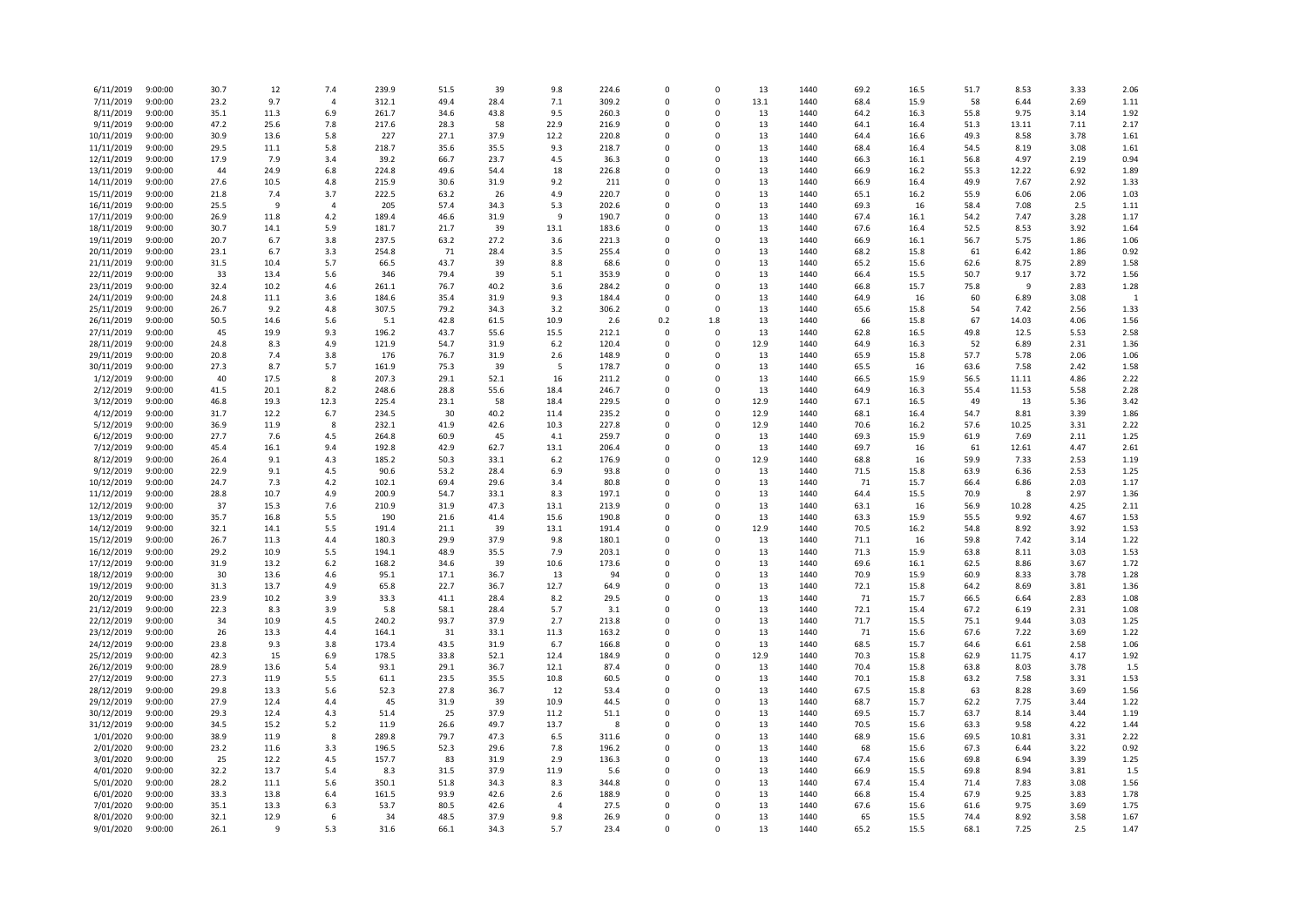| 10/01/2020               | 9:00:00            | 38.5         | 11.8         | 7.4            | 90.9           | 97.2         | 45           | 4           | 55.2           | $\Omega$                | 0                       | 13       | 1440         | 67.6         | 15.3         | 70.8         | 10.69          | 3.28           | 2.06         |
|--------------------------|--------------------|--------------|--------------|----------------|----------------|--------------|--------------|-------------|----------------|-------------------------|-------------------------|----------|--------------|--------------|--------------|--------------|----------------|----------------|--------------|
| 11/01/2020               | 9:00:00            | 57           | 20.5         | 11.2           | 260.4          | 76.6         | 68.6         | 8.2         | 225.8          | $\Omega$                | $\mathsf 0$             | 13       | 1440         | 67.2         | 15.4         | 63.5         | 15.83          | 5.69           | 3.11         |
| 12/01/2020               | 9:00:00            | 34           | 15.3         | 5.4            | 189.3          | 15.3         | 39           | 14.8        | 189            | $\Omega$                | 0                       | 12.9     | 1440         | 65.1         | 15.5         | 65.5         | 9.44           | 4.25           | 1.5          |
| 13/01/2020               | 9:00:00            | 44.2         | 16           | 10             | 148.8          | 50.5         | 55.6         | 10.4        | 121.4          | $\Omega$                | $\Omega$                | 13       | 1440         | 64.6         | 16           | 59.8         | 12.28          | 4.44           | 2.78         |
| 14/01/2020               | 9:00:00            | 41.7         | 16.9         | 6.1            | 68.4           | 21.5         | 49.7         | 15.9        | 67.4           | $\Omega$                | $\mathbf 0$             | 13       | 1440         | 65.2         | 15.8         | 60.7         | 11.58          | 4.69           | 1.69         |
| 15/01/2020               | 9:00:00            | 31.8         | 15           | 5.5            | 47.7           | 46.2         | 40.2         | 11.7        | 46.5           | $\Omega$                | $\Omega$                | 13       | 1440         | 69.7         | 15.4         | 54.2         | 8.83           | 4.17           | 1.53         |
| 16/01/2020               | 9:00:00            | 37.5         | 14.8         | 7.4            | 80.3           | 79.1         | 47.3         | 8.4         | 88.6           | 0.2                     | 0.8                     | 13       | 1440         | 67.2         | 15.1         | 66.1         | 10.42          | 4.11           | 2.06         |
| 17/01/2020               | 9:00:00            | 48.6         | 11           | 6.9            | 127.7          | 78.5         | 59.2         | 5.3         | 132.4          | 0.2                     | 0.4                     | 12.9     | 1440         | 69           | 15.7         | 62.7         | 13.5           | 3.06           | 1.92         |
| 18/01/2020               | 9:00:00            | 35.3         | 14.1         | 5.5            | 144.6          | 44.5         | 45           | 10.2        | 146.1          | 0                       | 0                       | 13       | 1440         | 70.1         | 15.9         | 61.8         | 9.81           | 3.92           | 1.53         |
| 19/01/2020               | 9:00:00            | 26.2         | 13           | 4.9            | 114.6          | 52           | 31.9         | 8.6         | 108.3          | $\Omega$                | $\mathbf 0$             | 13       | 1440         | 70.3         | 16           | 62.6         | 7.28           | 3.61           | 1.36         |
| 20/01/2020               | 9:00:00            | 42.2         | 13.8         | 6.3            | 327.4          | 75.3         | 53.3         | 5.2         | 321.1          | $\Omega$                | $\Omega$                | 13       | 1440         | 69.9         | 15.8         | 60           | 11.72          | 3.83           | 1.75         |
| 21/01/2020               | 9:00:00            | 37.4         | 14.4         | 7.9            | 242.2          | 27.3         | 49.7         | 13          | 243.9          | $\Omega$                | $\Omega$                | 12.9     | 1440         | 69.7         | 16.1         | 57.5         | 10.39          | $\overline{4}$ | 2.19         |
| 22/01/2020               | 9:00:00            | 22.4         | 7.7          | $\overline{4}$ | 124.7          | 99           | 30.8         | 1.2         | 242.1          | $\mathbf 0$<br>$\Omega$ | 0<br>$\Omega$           | 12.9     | 1440         | 70.8         | 16           | 60           | 6.22           | 2.14           | 1.11         |
| 23/01/2020               | 9:00:00            | 29.5         | 12           | 4.3            | 339.5          | 39.5         | 40.2         | 9.4<br>9    | 337.5          |                         |                         | 13       | 1440         | 70.3         | 15.7         | 65.7         | 8.19           | 3.33<br>4.53   | 1.19<br>2.72 |
| 24/01/2020<br>25/01/2020 | 9:00:00            | 45.9         | 16.3         | 9.8            | 272.9<br>199.4 | 70.7         | 66.3         |             | 293.4<br>196.8 | 0.2<br>$\Omega$         | 0.6                     | 13       | 1440         | 69.4         | 15.6         | 60.5<br>62.2 | 12.75<br>8.28  | 3.69           | 1.25         |
| 26/01/2020               | 9:00:00<br>9:00:00 | 29.8<br>24.9 | 13.3<br>11.5 | 4.5<br>4.4     | 198.4          | 34.1<br>75.6 | 34.3<br>30.8 | 11.3<br>4.5 | 191.9          | $\Omega$                | 0<br>$\mathbf 0$        | 13<br>13 | 1440<br>1440 | 71.2<br>71.4 | 15.9<br>15.8 | 64.7         | 6.92           | 3.19           | 1.22         |
| 27/01/2020               | 9:00:00            | 49.6         | 11.4         | 7.4            | 72.8           | 52.4         | 62.7         | 6.2         | 78.9           | $\Omega$                | $\Omega$                | 13       | 1440         | 71.2         | 15.5         | 64.8         | 13.78          | 3.17           | 2.06         |
| 28/01/2020               | 9:00:00            | 38           | 12.3         | 5.9            | 75             | 57.2         | 43.8         | 8.2         | 68.5           | $\Omega$                | $\Omega$                | 13       | 1440         | 71.8         | 15.5         | 68.4         | 10.56          | 3.42           | 1.64         |
| 29/01/2020               | 9:00:00            | 36.4         | 12.6         | 5.9            | 118            | 64.5         | 42.6         | 7.7         | 117.6          | $\Omega$                | $\Omega$                | 13       | 1440         | 64.1         | 15.6         | 69.6         | 10.11          | 3.5            | 1.64         |
| 30/01/2020               | 9:00:00            | 23.1         | 10.4         | 4.1            | 86             | 45.1         | 28.4         | 8.3         | 84.5           | $\Omega$                | $\Omega$                | 13       | 1440         | 69           | 15.4         | 67.4         | 6.42           | 2.89           | 1.14         |
| 31/01/2020               | 9:00:00            | 33.2         | 11.5         | 4.6            | 357.2          | 33.8         | 37.9         | 9.7         | 351.8          | $\Omega$                | $\Omega$                | 13       | 1440         | 72.8         | 15.4         | 71           | 9.22           | 3.19           | 1.28         |
| 1/02/2020                | 9:00:00            | 28.4         | 12.5         | 4.7            | 350.1          | 37.7         | 34.3         | 10.1        | 345.9          | $\mathbf 0$             | 0                       | 13       | 1440         | 69.6         | 15.4         | 68.7         | 7.89           | 3.47           | 1.31         |
| 2/02/2020                | 9:00:00            | 26.9         | 10.5         | 5.3            | 316.3          | 58.3         | 34.3         | 6.5         | 319.7          | $\Omega$                | $\mathbf 0$             | 13       | 1440         | 69.5         | 15.3         | 74.5         | 7.47           | 2.92           | 1.47         |
| 3/02/2020                | 9:00:00            | 41.5         | 18.4         | 9.4            | 209.4          | 51.8         | 52.1         | 13.8        | 204.4          | 0.2                     | 0.2                     | 13       | 1440         | 70.3         | 15.6         | 66           | 11.53          | 5.11           | 2.61         |
| 4/02/2020                | 9:00:00            | 32.6         | 15.8         | 5.9            | 185.2          | 28.1         | 46.1         | 13.9        | 188.6          | $\Omega$                | $\mathsf 0$             | 12.9     | 1440         | 68.6         | 16           | 60.6         | 9.06           | 4.39           | 1.64         |
| 5/02/2020                | 9:00:00            | 28.1         | 11.7         | 5.4            | 154.2          | 83.2         | 33.1         | 3.4         | 118.7          | 0.2                     | 0.8                     | 13       | 1440         | 70.1         | 15.9         | 50.2         | 7.81           | 3.25           | 1.5          |
| 6/02/2020                | 9:00:00            | 35.6         | 18.7         | 5              | 75.9           | 14.3         | 41.4         | 18.2        | 75.6           | 0.6                     | 8                       | 12.9     | 1440         | 70.3         | 14.4         | 57.9         | 9.89           | 5.19           | 1.39         |
| 7/02/2020                | 9:00:00            | 29.4         | 13.9         | 5.6            | 98             | 22.3         | 39           | 13.1        | 94.4           | 0.2                     | $\overline{2}$          | 12.9     | 1440         | 67.5         | 14.8         | 63.6         | 8.17           | 3.86           | 1.56         |
| 8/02/2020                | 9:00:00            | 40           | 10.9         | 5.7            | 130.3          | 41           | 48.5         | 9.1         | 126.7          | 1.2                     | 6.6                     | 13       | 1440         | 68.5         | 15.9         | 62           | 11.11          | 3.03           | 1.58         |
| 9/02/2020                | 9:00:00            | 31.4         | 12.4         | 5.4            | 131            | 30.8         | 35.5         | 10.4        | 128.8          | $\Omega$                | $\mathbf 0$             | 13       | 1440         | 70.2         | 15.9         | 53.9         | 8.72           | 3.44           | 1.5          |
| 10/02/2020               | 9:00:00            | 53.4         | 10.3         | 6.3            | 181            | 35.5         | 72.2         | 8.6         | 174.2          | 1.2                     | 5                       | 12.9     | 1440         | 70           | 15.8         | 60.1         | 14.83          | 2.86           | 1.75         |
| 11/02/2020               | 9:00:00            | 29.9         | -9           | 6.1            | 237            | 55.3         | 34.3         | 7.1         | 230.9          | 0.2                     | 0.2                     | 13       | 1440         | 67           | 16           | 58.7         | 8.31           | 2.5            | 1.69         |
| 12/02/2020               | 9:00:00            | 32.2         | 12.9         | 6              | 204.3          | 29.9         | 41.4         | 11.4        | 211.4          | $\Omega$                | $\mathbf 0$             | 12.9     | 1440         | 67.8         | 16.1         | 56.1         | 8.94           | 3.58           | 1.67         |
| 13/02/2020               | 9:00:00            | 38.5         | 9.6          | 5.6            | 133.6          | 49.7         | 48.5         | 7.3         | 136.6          | 1                       | 5                       | 12.9     | 1440         | 67.4         | 15.8         | 57.2         | 10.69          | 2.67           | 1.56         |
| 14/02/2020               | 9:00:00            | 31.6         | 14.8         | 4.9            | 94.9           | 17.5         | 41.4         | 14.1        | 95.2           | $\Omega$                | $\mathsf 0$             | 13       | 1440         | 69.4         | 15.9         | 58.8         | 8.78           | 4.11           | 1.36         |
| 15/02/2020               | 9:00:00            | 21           | 7.6          | 3.7            | 96             | 56.8         | 28.4         | 4.9         | 98.9           | $\Omega$                | $\mathbf 0$             | 13       | 1440         | 68.4         | 15.8         | 60.3         | 5.83           | 2.11           | 1.03         |
| 16/02/2020               | 9:00:00            | 26.9         | 10.2         | 4.9            | 196.8          | 62.2         | 33.1         | 6.5         | 205.7          | $\Omega$                | $\Omega$                | 13       | 1440         | 70.4         | 15.6         | 65           | 7.47           | 2.83           | 1.36         |
| 17/02/2020               | 9:00:00            | 32.3         | 11.2         | 4.1            | 132.9          | 92.4         | 41.4         | 1.2         | 99.5           | $\Omega$                | 0                       | 13       | 1440         | 68.9         | 15.5         | 64           | 8.97           | 3.11           | 1.14         |
| 18/02/2020               | 9:00:00<br>9:00:00 | 45.6<br>39.8 | 21.2<br>18.2 | 8.5<br>6.9     | 23.5<br>214.8  | 93.9<br>49.1 | 55.6<br>47.3 | 3.2<br>14.6 | 345.9<br>210.8 | $\Omega$<br>$\Omega$    | $\mathbf 0$<br>$\Omega$ | 13<br>13 | 1440<br>1440 | 66.9<br>67.1 | 15.8<br>15.7 | 65.3<br>58.6 | 12.67<br>11.06 | 5.89<br>5.06   | 2.36<br>1.92 |
| 19/02/2020<br>20/02/2020 | 9:00:00            | 29.5         | 14.1         | 5.4            | 195            | 23           | 39           | 13          | 197.5          | $\Omega$                | $\Omega$                | 12.9     | 1440         | 68.2         | 16.2         | 53.1         | 8.19           | 3.92           | 1.5          |
| 21/02/2020               | 9:00:00            | 24.4         | 10.6         | 3.9            | 177.9          | 31.5         |              | 9.1         | 182            | $\Omega$                | 0                       | 12.9     | 1440         | 69.8         | 16.1         | 56.7         | 6.78           | 2.94           | 1.08         |
| 22/02/2020               | 9:00:00            | 24.7         | 10           | $\overline{a}$ | 146.3          | 42.5         | 31.9<br>30.8 | 7.9         | 148.2          | $\Omega$                | $\Omega$                | 12.9     | 1440         | 70.7         | 15.8         | 47.9         | 6.86           | 2.78           | 1.11         |
| 23/02/2020               | 9:00:00            | 68           | 14.1         | 7.6            | 93             | 29.2         | 84           | 12.5        | 88.7           | 0.4                     | 4.8                     | 12.9     | 1440         | 69.8         | 14           | 59.4         | 18.89          | 3.92           | 2.11         |
| 24/02/2020               | 9:00:00            | 39.9         | 20.1         | 6.8            | 64.3           | 17           | 47.3         | 19.3        | 62.9           | $\Omega$                | $\Omega$                | 12.9     | 1440         | 70.3         | 14.8         | 61.9         | 11.08          | 5.58           | 1.89         |
| 25/02/2020               | 9:00:00            | 31.3         | 11.9         | 7.4            | 74.2           | 21.1         | 39           | 11.3        | 72.8           | 0                       | $\mathbf 0$             | 13       | 1440         | 68.2         | 15.5         | 57.3         | 8.69           | 3.31           | 2.06         |
| 26/02/2020               | 9:00:00            | 19.2         | 6.7          | 3.9            | 41.6           | 58.2         | 22.5         | 5           | 52.5           | $\Omega$                | $\mathbf 0$             | 13       | 1440         | 70.1         | 15.4         | 70.8         | 5.33           | 1.86           | 1.08         |
| 27/02/2020               | 9:00:00            | 34.9         | 12.9         | 4.8            | 207.5          | 50.5         | 45           | 9.5         | 206.8          | $\Omega$                | $\mathbf 0$             | 13       | 1440         | 69.3         | 15.7         | 61.5         | 9.69           | 3.58           | 1.33         |
| 28/02/2020               | 9:00:00            | 29.2         | 13.2         | 5.1            | 204.5          | 30.9         | 34.3         | 11.4        | 205.1          | $\Omega$                | 0                       | 12.9     | 1440         | 68.9         | 16.2         | 53.4         | 8.11           | 3.67           | 1.42         |
| 29/02/2020               | 9:00:00            | 28.2         | 11.3         | 5.9            | 177.9          | 27.1         | 35.5         | 10.2        | 176.4          | $\Omega$                | $\mathbf 0$             | 12.9     | 1440         | 69.5         | 16.2         | 53.2         | 7.83           | 3.14           | 1.64         |
| 1/03/2020                | 9:00:00            | 16.3         | 5.4          | 2.8            | 291.7          | 99.3         | 22.5         | 0.3         | 143.9          | $\Omega$                | $\Omega$                | 12.9     | 1440         | 69.4         | 16           | 60           | 4.53           | 1.5            | 0.78         |
| 2/03/2020                | 9:00:00            | 20.4         | 7.2          | 3.5            | 39.3           | 73.8         | 24.9         | 3.1         | 27.6           | $\Omega$                | $\Omega$                | 13       | 1440         | 69           | 15.6         | 58.2         | 5.67           | $\overline{2}$ | 0.97         |
| 3/03/2020                | 9:00:00            | 28.2         | 9.6          | 3.9            | 86.3           | 61.4         | 34.3         | 5.1         | 78.7           | 0.4                     | 7.4                     | 12.9     | 1440         | 65.8         | 14.2         | 43.5         | 7.83           | 2.67           | 1.08         |
| 4/03/2020                | 9:00:00            | 19.9         | 9.1          | 3.4            | 139.2          | 42.4         | 22.5         | 7.5         | 137.6          | 0.6                     | 9.2                     | 12.9     | 1440         | 69.2         | 14.2         | 58.2         | 5.53           | 2.53           | 0.94         |
| 5/03/2020                | 9:00:00            | 37.3         | 14.4         | 7.3            | 65.8           | 65           | 45           | 8.1         | 55             | $\overline{1}$          | 54.8                    | 12.9     | 1440         | 68.3         | 14.6         | 56.4         | 10.36          | $\overline{4}$ | 2.03         |
| 6/03/2020                | 9:00:00            | 45.9         | 14.1         | 8.3            | 241.7          | 39           | 60.3         | 11.1        | 242.6          | 0.8                     | 8.8                     | 12.9     | 1440         | 68.2         | 14.9         | 70.1         | 12.75          | 3.92           | 2.31         |
| 7/03/2020                | 9:00:00            | 23.1         | 11.4         | 3.8            | 206.4          | 27.8         | 30.8         | 10.3        | 209.7          | $\Omega$                | $\mathbf 0$             | 13       | 1440         | 69.6         | 16           | 59.6         | 6.42           | 3.17           | 1.06         |
| 8/03/2020                | 9:00:00            | 26.9         | 11.2         | 4.2            | 165.5          | 21.3         | 31.9         | 10.3        | 166.9          | $\mathbf 0$             | 0                       | 13       | 1440         | 70.2         | 16           | 52.4         | 7.47           | 3.11           | 1.17         |
| 9/03/2020                | 9:00:00            | 26.3         | 12.3         | $\Delta$       | 105.3          | 34.5         | 33.1         | 10.6        | 102.6          | 0.6                     | 7.6                     | 13       | 1440         | 68.3         | 15.8         | 47.9         | 7.31           | 3.42           | 1.11         |
| 10/03/2020               | 9:00:00            | 26           | 12.5         | 4.2            | 92.5           | 25.5         | 30.8         | 11.6        | 90.2           | 0.2                     | 0.2                     | 12.9     | 1440         | 69.6         | 15           | 58.5         | 7.22           | 3.47           | 1.17         |
| 11/03/2020               | 9:00:00            | 24           | 11.8         | 5.1            | 86.8           | 19.8         | 31.9         | 11.2        | 85.3           | $\Omega$                | $\Omega$                | 13       | 1440         | 69.9         | 15.5         | 65.1         | 6.67           | 3.28           | 1.42         |
| 12/03/2020               | 9:00:00            | 30.3         | 15           | 4.6            | 84             | 19.9         | 35.5         | 14.3        | 80.6           | $\Omega$                | 0                       | 13       | 1440         | 70.6         | 15.8         | 60.4         | 8.42           | 4.17           | 1.28         |
| 13/03/2020               | 9:00:00            | 29.5         | 12.9         | 6.2            | 75             | 22.6         | 35.5         | 12.1        | 70             | $\Omega$                | $\mathbf 0$             | 13       | 1440         | 70.1         | 16.1         | 54.5         | 8.19           | 3.58           | 1.72         |
| 14/03/2020               | 9:00:00            | 22.9         | 7.5          | 4.3            | 44.9           | 65.9         | 28.4         | 4.6         | 53.3           | $\mathbf 0$             | $\Omega$                | 13       | 1440         | 69.6         | 15.9         | 55.7         | 6.36           | 2.08           | 1.19         |